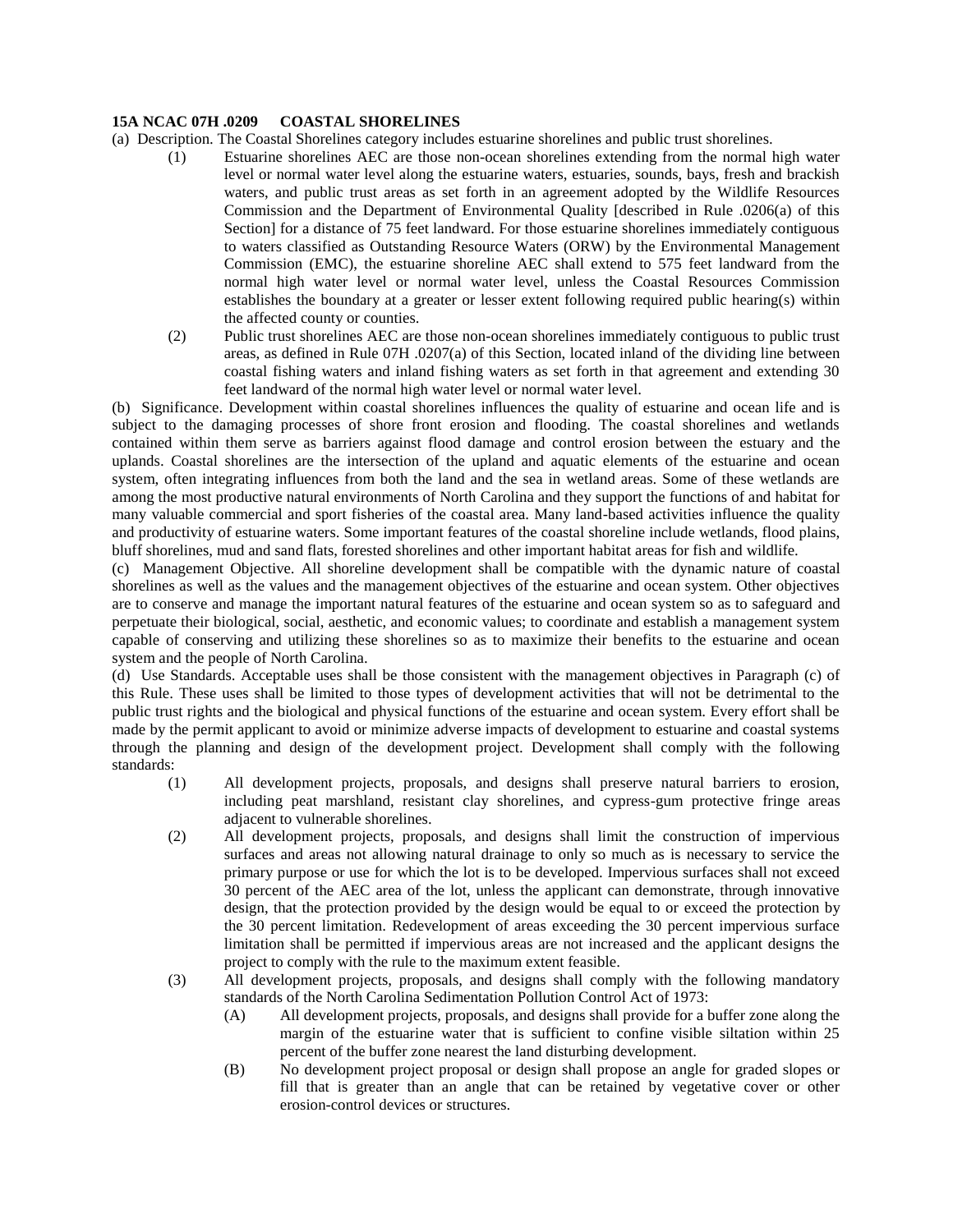- (C) All development projects, proposals, and designs that involve uncovering more than one acre of land shall plant a ground cover sufficient to restrain erosion within 30 working days of completion of the grading; unless the project involves clearing land for the purpose of forming a reservoir later to be inundated.
- (4) Development shall not have a significant adverse impact on estuarine and ocean resources. Significant adverse impacts include development that would directly or indirectly impair water quality increase shoreline erosion, alter coastal wetlands or Submerged Aquatic Vegetation (SAV), deposit spoils waterward of normal water level or normal high water, or cause degradation of shellfish beds.
- (5) Development shall not interfere with existing public rights of access to, or use of, navigable waters or public resources.
- (6) No public facility shall be permitted if such a facility is likely to require public expenditures for maintenance and continued use, unless it can be shown that the public purpose served by the facility outweighs the required public expenditures for construction, maintenance, and continued use.
- (7) Development shall not cause irreversible damage to valuable, historic architectural or archaeological resources as documented by the local historic commission or the North Carolina Department of Natural and Cultural Resources.
- (8) Established common-law and statutory public rights of access to the public trust lands and waters in estuarine areas shall not be eliminated or restricted. Development shall not encroach upon public accessways nor shall it limit the use of the accessways.
- (9) Within the AECs for shorelines contiguous to waters classified as ORW by the EMC, no CAMA permit shall be approved for any project that would be inconsistent with rules adopted by the CRC, EMC or MFC for estuarine waters, public trust areas, or coastal wetlands. For development activities not covered by specific use standards, no permit shall be issued if the activity would, based on site-specific information, degrade the water quality or outstanding resource values.
- (10) Within the Coastal Shorelines category (estuarine and public trust shoreline AECs), new development shall be located a distance of 30 feet landward of the normal water level or normal high water level, with the exception of the following:
	- (A) Water-dependent uses as described in Rule 07H .0208(a)(1) of this Section;
	- (B) Pile-supported signs (in accordance with local regulations);
	- (C) Post- or pile-supported fences;
	- (D) Elevated, slatted, wooden boardwalks exclusively for pedestrian use and six feet in width or less. The boardwalk may be greater than six feet in width if it is to serve a public use or need;
	- (E) Crab Shedders, if uncovered with elevated trays and no associated impervious surfaces except those necessary to protect the pump;
	- (F) Decks/Observation Decks limited to slatted, wooden, elevated and unroofed decks that shall not singularly or collectively exceed 200 square feet;
	- (G) Grading, excavation and landscaping with no wetland fill except when required by a permitted shoreline stabilization project. Projects shall not increase stormwater runoff to adjacent estuarine and public trust waters;
	- (H) Development over existing impervious surfaces, provided that the existing impervious surface is not increased;
	- (I) Where application of the buffer requirement would preclude placement of a residential structure with a footprint of 1,200 square feet or less on lots, parcels and tracts platted prior to June 1, 1999, development shall be permitted within the buffer as required in Subparagraph (d)(10) of this Rule, providing the following criteria are met:
		- (i) Development shall minimize the impacts to the buffer and reduce runoff by limiting land disturbance to only so much as is necessary to construct and provide access to the residence and to allow installation or connection of utilities, such as water and sewer; and
		- (ii) The residential structure development shall be located a distance landward of the normal high water or normal water level equal to 20 percent of the greatest depth of the lot. Existing structures that encroach into the applicable buffer area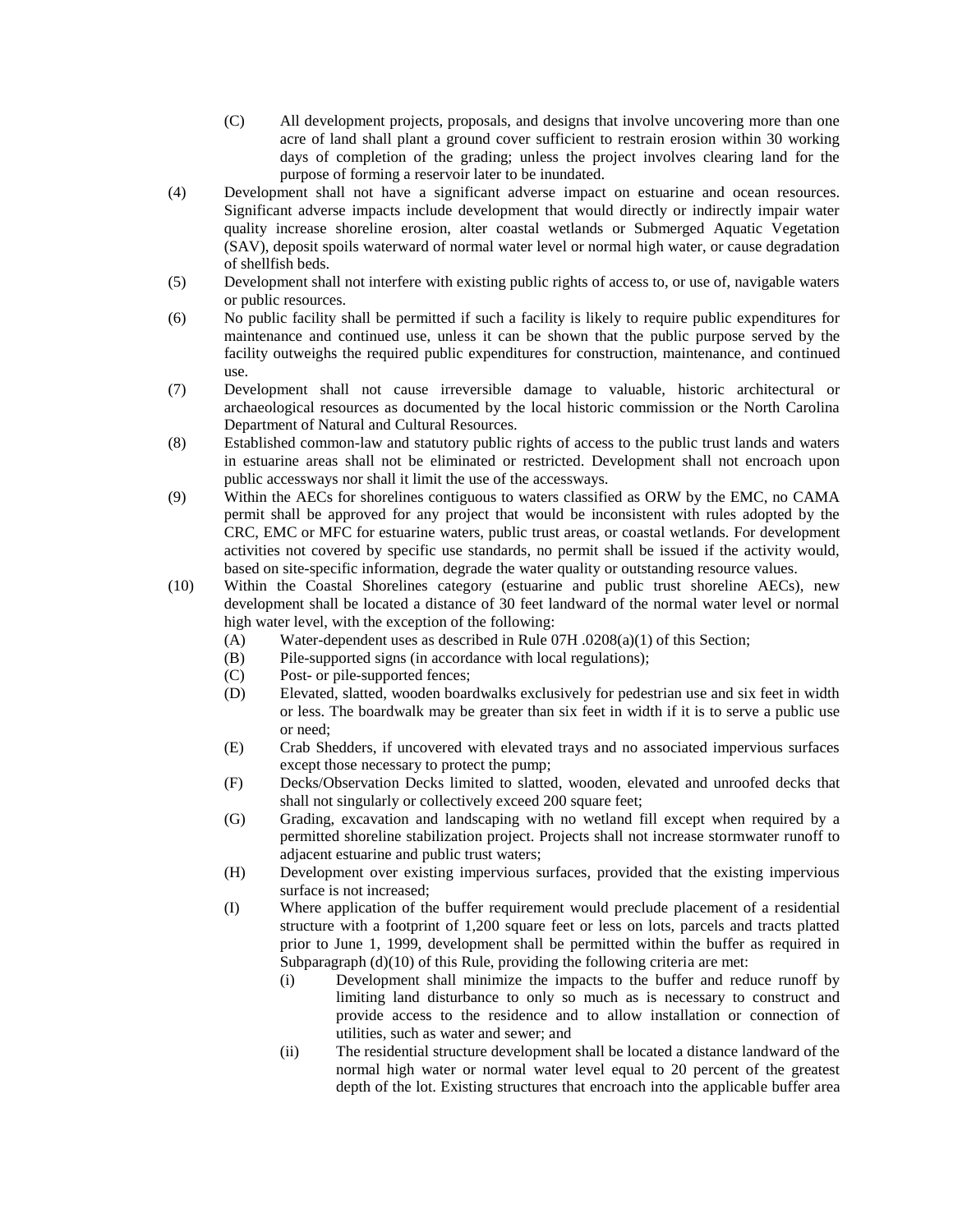may be replaced or repaired consistent with the criteria set out in 15A NCAC 07J .0201 and .0211; and

- (J) Where application of the buffer requirement set out in Subparagraph (d)(10) of this Rule would preclude placement of a residential structure on an undeveloped lot platted prior to June 1, 1999 that are 5,000 square feet or less that does not require an on-site septic system, or on an undeveloped lot that is 7,500 square feet or less that requires an on-site septic system, development shall be permitted within the buffer if all the following criteria are met:
	- (i) The lot on which the proposed residential structure is to be located, is located between:
		- (I) Two existing waterfront residential structures, both of which are within 100 feet of the center of the lot and at least one of which encroaches into the buffer; or
		- (II) An existing waterfront residential structure that encroaches into the buffer and a road, canal, or other open body of water, both of which are within 100 feet of the center of the lot;
	- (ii) Development of the lot shall minimize the impacts to the buffer and reduce runoff by limiting land disturbance to only so much as is necessary to construct and provide access to the residence and to allow installation or connection of utilities;
	- (iii) Placement of the residential structure and pervious decking shall be aligned no further into the buffer than the existing residential structures and existing pervious decking on adjoining lots;
	- (iv) The first one and one-half inches of rainfall from all impervious surfaces on the lot shall be collected and contained on-site in accordance with the design standards for stormwater management for coastal counties as specified in 15A NCAC 02H .1005. The stormwater management system shall be designed by an individual who meets applicable State occupational licensing requirements for the type of system proposed and approved during the permit application process. If the residential structure encroaches into the buffer, then no other impervious surfaces shall be allowed within the buffer; and
	- (v) The lots shall not be adjacent to waters designated as approved or conditionally approved shellfish waters by the Shellfish Sanitation Section of the Division of Marine Fisheries of the Department of Environmental Quality.

(e) The buffer requirements in Paragraph (d) of this Rule shall not apply to Coastal Shorelines where the EMC has adopted rules that contain buffer standards.

- (f) Specific Use Standards for ORW Coastal Shorelines.
	- (1) Within the AEC for estuarine and public trust shorelines contiguous to waters classified as ORW by the EMC, all development projects, proposals, and designs shall limit the built upon area in the AEC to no more than 25 percent or any lower site specific percentage as adopted by the EMC as necessary to protect the exceptional water quality and outstanding resource values of the ORW, and shall:
		- (A) provide a buffer zone of at least 30 feet from the normal high water line or normal water line; and
		- (B) otherwise be consistent with the use standards set out in Paragraph (d) of this Rule.
	- (2) Single-family residential lots that would not be buildable under the low-density standards defined in Subparagraph  $(f)(1)$  of this Rule may be developed for single-family residential purposes so long as the development complies with those standards to the maximum extent possible.
- (g) Urban Waterfronts.
	- (1) Definition. Urban Waterfronts are waterfront areas, not adjacent to ORW, in the Coastal Shorelines category that lie within the corporate limits of any municipality duly chartered within the 20 coastal counties of the state. In determining whether an area is an urban waterfront, the following criteria shall be met:
		- (A) the area lies wholly within the corporate limits of a municipality; and
		- (B) the area has a central business district or similar commercial zoning classification where there are mixed land uses, and urban level services, such as water, sewer, streets, solid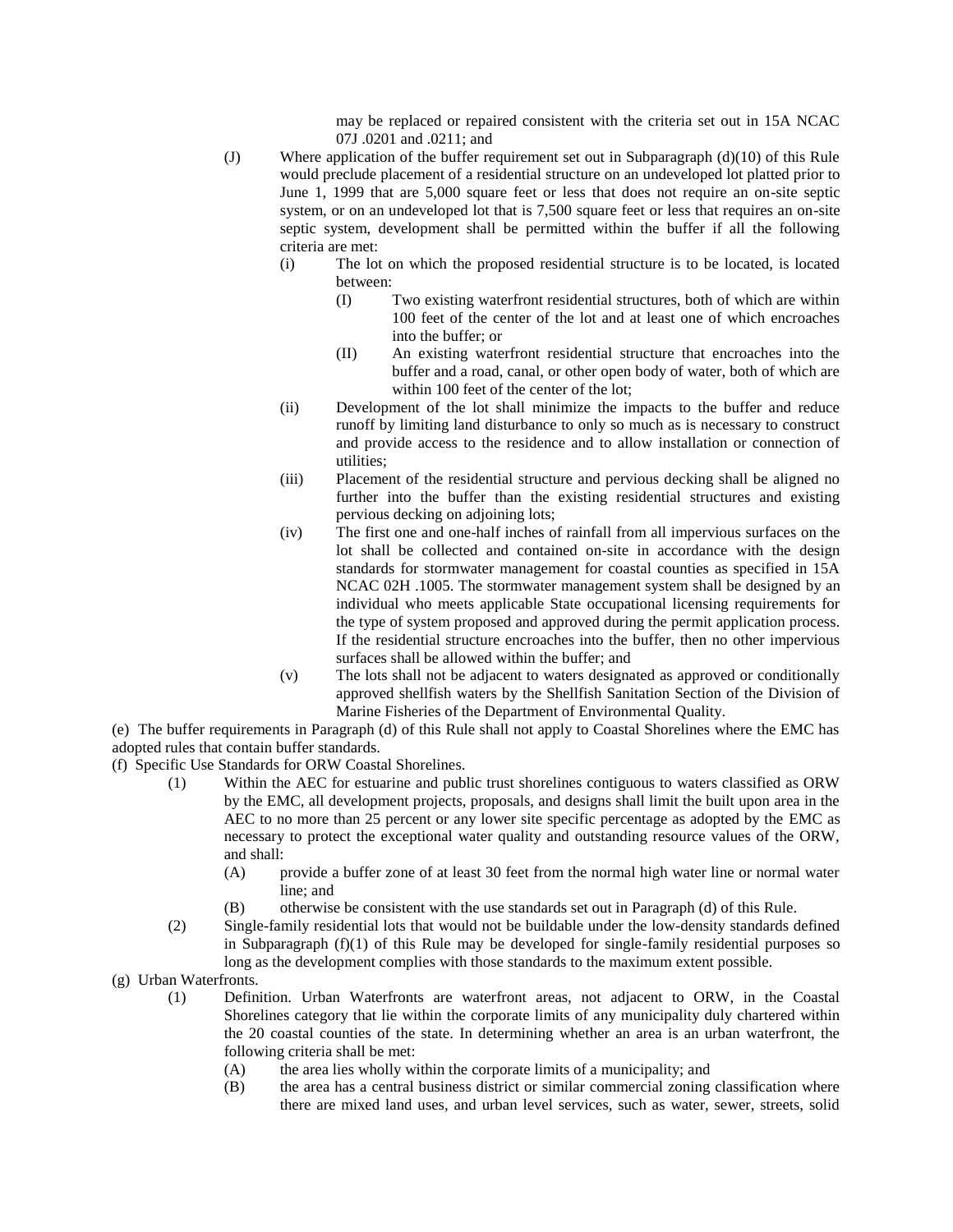waste management, roads, police and fire protection, or in an area with an industrial or similar zoning classification adjacent to a central business district.

- (2) Significance. Urban waterfronts are recognized as having cultural, historical and economic significance for many coastal municipalities. Maritime traditions and longstanding development patterns make these areas suitable for maintaining or promoting dense development along the shore. With proper planning and stormwater management, these areas may continue to preserve local historical and aesthetic values while enhancing the economy.
- (3) Management Objectives. To provide for the continued cultural, historical, aesthetic and economic benefits of urban waterfronts. Activities such as in-fill development, reuse and redevelopment facilitate efficient use of already urbanized areas and reduce development pressure on surrounding areas, in an effort to minimize the adverse cumulative environmental effects on estuarine and ocean systems. While recognizing that opportunities to preserve buffers are limited in highly developed urban areas, they are encouraged where practical.
- (4) Use Standards:
	- (A) The buffer requirement pursuant to Subparagraph (d)(10) of this Rule shall not apply to development within Urban Waterfronts that meets the following standards:
		- (i) The development shall be consistent with the locally adopted land use plan;
		- (ii) Impervious surfaces shall not exceed 30 percent of the AEC area of the lot. Impervious surfaces may exceed 30 percent if the applicant can demonstrate, through a stormwater management system design, that the protection provided by the design would be equal to or exceed the protection by the 30 percent limitation. The stormwater management system shall be designed by an individual who meets any North Carolina occupational licensing requirements for the type of system proposed and approved during the permit application process. Redevelopment of areas exceeding the 30 percent impervious surface limitation shall be permitted if impervious areas are not increased and the applicant designs the project to comply with the intent of the rule to the maximum extent feasible; and
		- (iii) The development shall meet all state stormwater management requirements as required by the EMC;
	- (B) Non-water dependent uses over estuarine waters, public trust waters and coastal wetlands shall be allowed only within Urban Waterfronts as set out below.
		- (i) Existing structures over coastal wetlands, estuarine waters or public trust areas may be used for commercial non-water dependent purposes. Commercial, nonwater dependent uses shall be limited to restaurants and retail services. Residential uses, lodging and new parking areas shall be prohibited.
		- (ii) For the purposes of this Rule, existing enclosed structures may be replaced or expanded vertically provided that vertical expansion does not exceed the original footprint of the structure, is limited to one additional story over the life of the structure, and is consistent with local requirements or limitations.
		- (iii) New structures built for non-water dependent purposes are limited to pilesupported, single-story, unenclosed decks and boardwalks, and shall meet the following criteria:
			- (I) shall provide for enhanced public access to the shoreline;
			- (II) may be roofed, but shall not be enclosed by partitions, plastic sheeting, screening, netting, lattice or solid walls of any kind;
			- (III) shall require no filling of coastal wetlands, estuarine waters or public trust areas;
			- (IV) shall not extend more than 20 feet waterward of the normal high water level or normal water level;
			- (V) shall be elevated at least three feet over the wetland substrate as measured from the bottom of the decking;
			- (VI) shall have no more than six feet of any dimension extending over coastal wetlands;
			- (VII) shall not interfere with access to any riparian property and shall have a minimum setback of 15 feet between any part of the structure and the